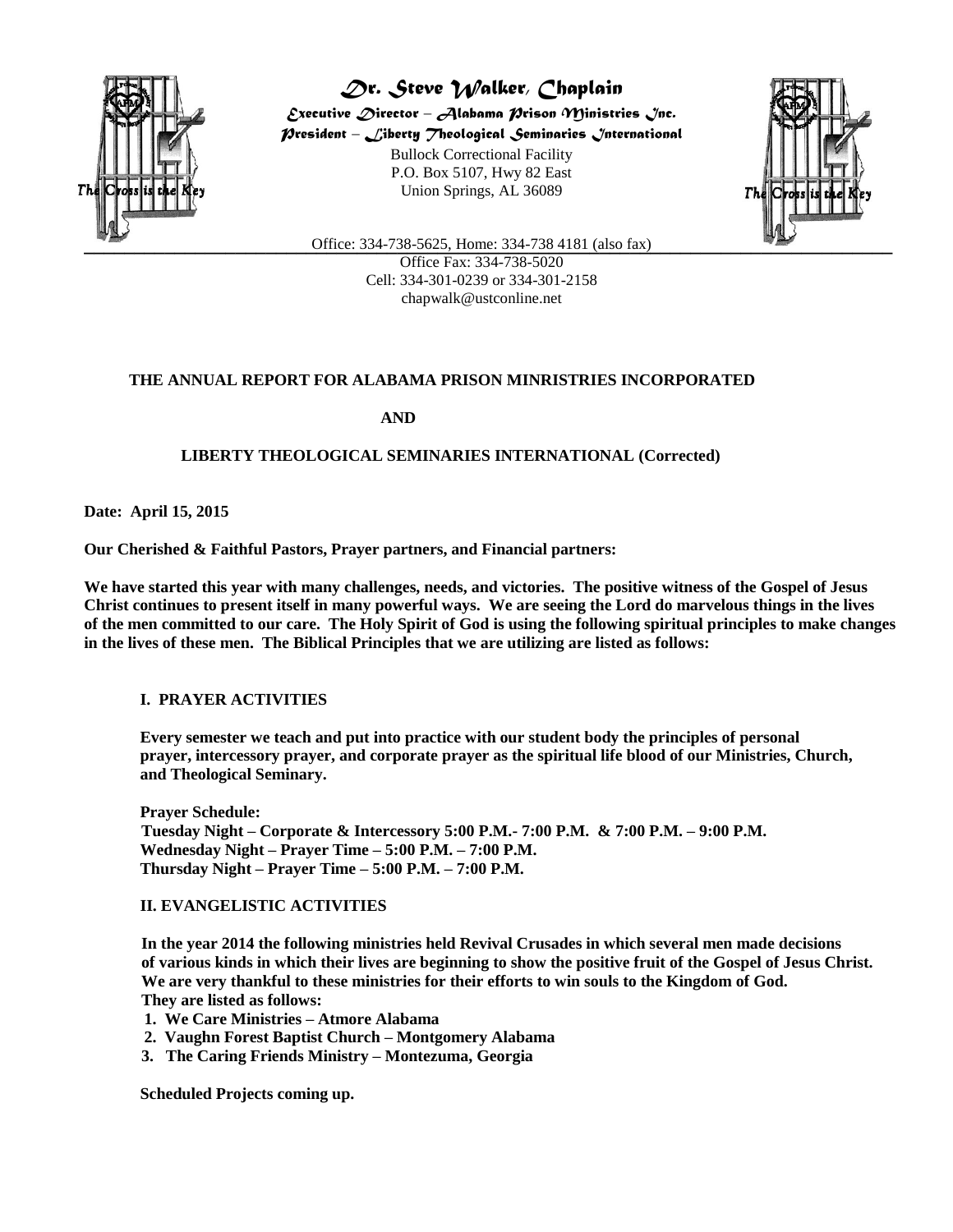- **1. We Care statewide Crusade the last week of January 2016**
- **2. Vaughn Forrest- Employee Appreciation Days April 23, 24, 2015**
- **Vaughn Forrest – Inmate Picnic Revival April 25, 2015**
- **3. Voice In The City Ministries Revival Preaching and Teaching November 1- 10, 2015**

### **III. DISCIPLESHIP AND EDUCATIONAL PROGRAMS – LIBERTY THEOLOGICAL SEMINARIES INTERNATIONAL**

**1. Bullock Correctional Facility –**

**First Semester 2014 Second Semester 2014 Group Classes – 44 lecture, live or media Group Classes – 46 lecture, live or media Media Study Solo – Three Groups Media Studies Solo - Four<br>
Students – 238 in Group Classes Students – 242 in Group Classes Students – 238 in Group Classes Students – 52 in Media Studies Students - 37 in Media Studies**

> **First Semester 2015 Group classes - 44 lecture, live or media Media Studies Solo – Four Students – 215 in Group Classes Students – 40 in Media Studies**

- **2. Bullock Mental Health Facility – Bible Institute Program – 40 Students in Group Lecture and Workbook Program**
- **3. Fountain Correctional Center Program Faith Partner We Care Ministries Fountain of Life Bible College – Extension of Liberty Theological Seminaries International Approximately 50 Students in Institute and College Studies**
- **4. Special Notations – concerning Liberty Theological Seminaries International Situation #1**

 **Liberty Theological Seminary in Seoul South Korea continues to move forward but has had obstacles created by the leader of North Korea and his constant crazy actions of trying to create war between North Korea and South Korea. We are asking for prayer for the people of South Korea and the Liberty Theological Seminary there that another great revival will come for South Korea, her people, and her Christian Churches.**

### **Situation #2**

**In the nation of Uganda, it has been requested of us by AG Chaplaincy Representative, Dr. Manuel Cordero, and Pastor James Kibowe of 'The Rock Federation of Churches', to aid him and his people in being trained in the Word of God, and in several areas of ministries. The request is urgent because they have 24 house churches scattered over a large area which includes an orphanage for children, and a large outreach for the Ugandan Prisons. We have already sent an entire Bible Institute Program called a Journey Through the Word which was written by a member of our Staff, (Author, Chaplain /Pastor Bruce Knowlton) who was commissioned by the Brownsville Revival.**

**The Program was dedicated to us to give to those that need a Bible Institute Program that can't afford one. Recently we sent five of our regular courses on DVD to Uganda with auxiliary materials in order to begin the training of the people in the 'Rock Federation of Churches'. Recently, the Pastors House was broken into by vandals and everything that they owned was taken except the course materials. Please pray for this situation. We need \$10,000 to complete the project of duplicating the materials for this effort in the Nation of Uganda.**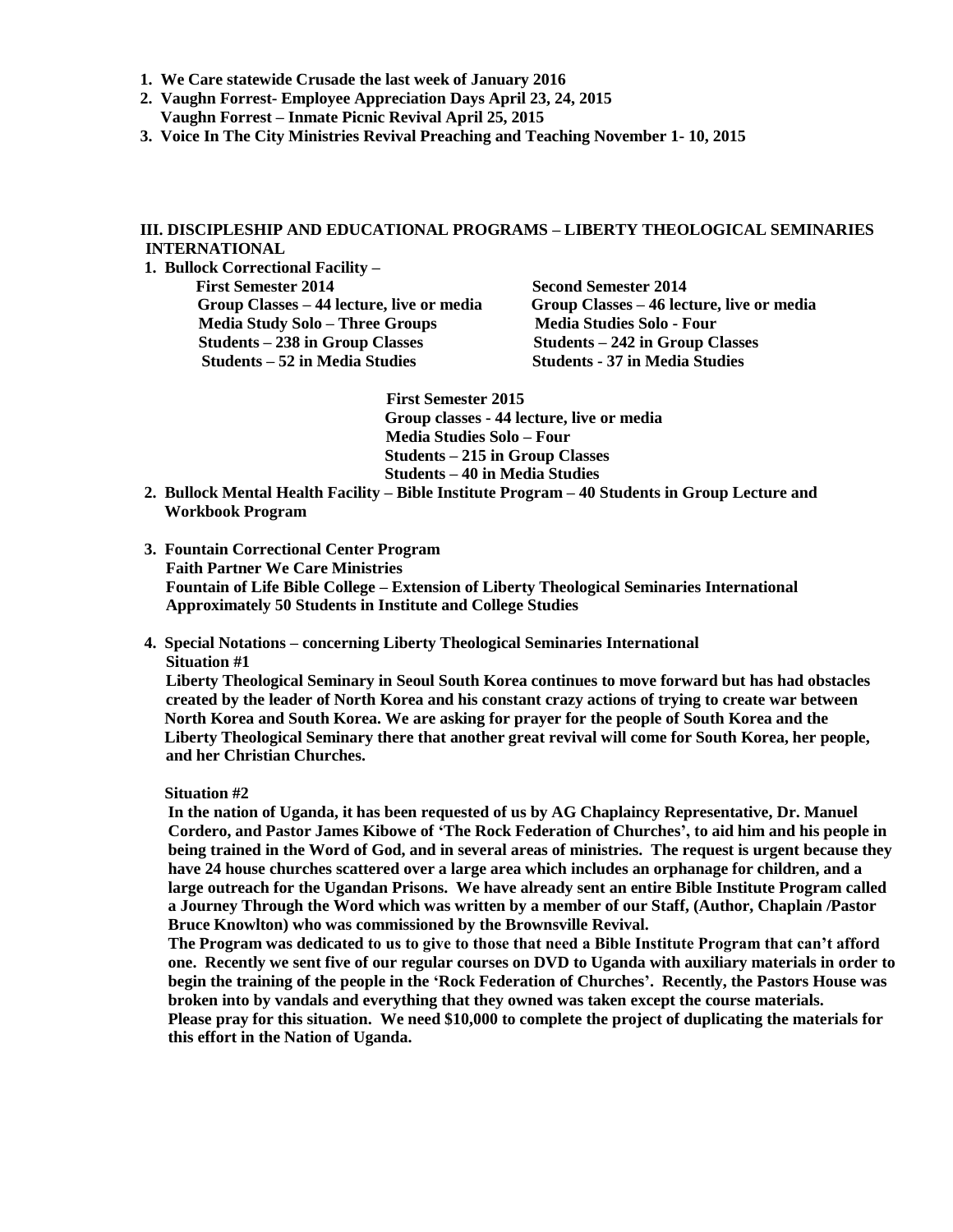### **Situation #3**

**In the nation of Kenya, it has been requested of us to help Chaplain/Pastor Joseph Kinuthia of 'Broken Chains Ministry' to help in the prisons of Kenya. We have sent the complete Program 'A Journey through the Word' as we did for the situation in the nation of Uganda. In order to print the Work Books and provide the Bibles and supplies, we need \$5,000.00 for this project. As all of you know the Nation of Kenya is on the border of Somalia and has been subjected to savage attacks by radical Moslems.**

#### **Situation #4**

**It has been requested of us to aid Geoffrey Kongu by Dr. Manuel Kongu of the 'COPE Evangelistic Association' in the nation of Kenya, which is well known in The United States of America. In response, we have sent a full copy of 'A Journey Through The Word'.**

**There are several other requests that we have received in which we do not have adequate time to share.**

#### **Situation #5**

**Graduation for the Academic year 2014**

**There will be 40 inmates graduating with various Diplomas and Degrees on Friday June 19, 2015 at 10:00 A.M. in the morning during the Commencement Service.**

**There will be 48 inmates receiving Certificates of Completion for New Testament Studies on Thursday June 18, 2015 at 7:00 P.M. during the Baccalaureate Service.**

## **IV. THE FAITH CHARACTER BASED HONOR DORM PROGRAM**

**This program activity gives inmates the opportunity to begin to live in a more structured environment in which they have to begin to exercise personal accountability and responsibility towards themselves, other people, and society. The Faith Character Based Honor Dorm set up with the right parameters works as a proving ground to help inmates grow in ways that the regular Criminal Justice dormitories do not provide. Each successful inmate participant receives a transcript concerning his educational progress and a behavior report upon request after completing the required amount of time. When requested and at the appropriate time the inmate receives a full program evaluation.**

## **V. RE-ENTRY ACTIVITIES**

 **This new area of the Criminal Justice Environment is the result of successful programs designed to help prepare men and women in the criminal justice system transition into residential housing, employment, mental health services, and rehabilitation programs. These programs are residential halfway houses in semi-rural settings that provide constructive transformation from the prison environment to the community at large.**

 **We are pleased to have two very wonderful ministries working with us towards this goal. They are: Rev. Dr. Arthur Robinson, House of Prayer Church who is in charge of 'Source of Hope', Residential Halfway House, Notasulga, Alabama; Rev. Jon Peters, First Assembly of God Church in Union Springs Alabama who is in charge of 'R.E.A.C.H. Ministries', Residential Halfway House, in Opelika Alabama.**

### **VI. LAUBAUCH & PRE-GED PROGRAM & GENERAL EDUCATIION PROGRAMS**

**One of the goals in the Faith Based Education Program is to help inmates learn to read and write. This is accomplished through our Laubach Program which is an adult basic education program (grades 1- 5). Also, our Pre-GED Study Program is a program that helps men and women prepare to pass the General Education Diploma Equivalency test. These skills are necessary to obtain employment and meet the minimum requirement of the high school diploma or its equivalent for employment. Inmates desiring higher education can enroll in our liberal arts program through Liberty Theological Seminaries International. Our General Education Courses are funded by donations and grants that come in for that purpose. Our General Education Curriculum Provider is 'The Teaching Company' in Chantilly Virginia. Our Bible, Rehabilitation, Theology, and Ministry classes come from Liberty Theological Seminaries International located in Montgomery Alabama.**